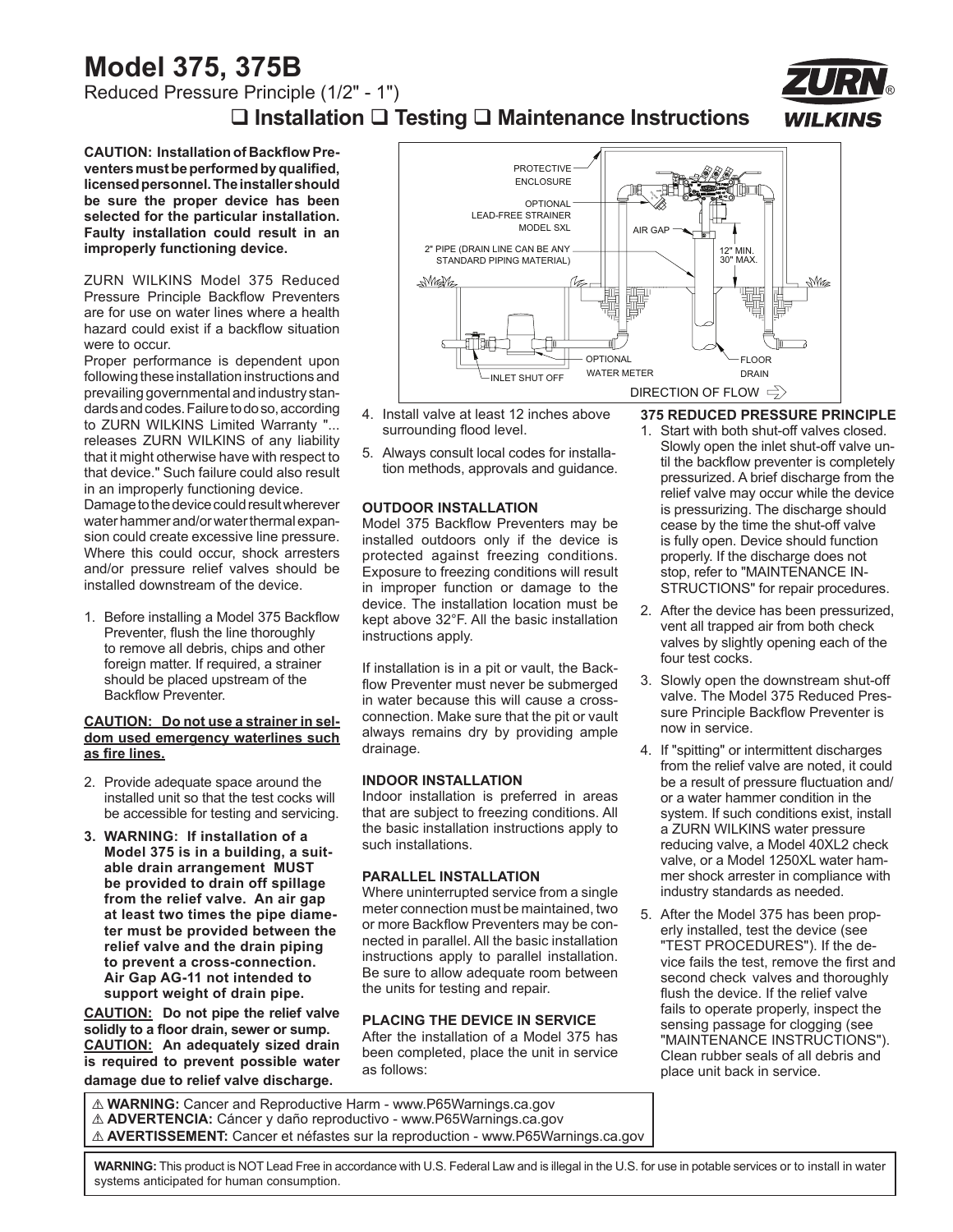## **Testing Procedures**

## **MODEL 375 REDUCED PRESSURE PRINCIPLE ASSEMBLY**

Equipment Required: Differential pressure gauge test kit. **TEST NO. 1**

## Purpose:

Test #2 check valve for tightness against reverse flow. Requirement:

The valve must close tight against reverse flow under all pressure differentials.

## **Procedure:**

- 1. Attach the "HIGH" hose to test cock #2 and the "LOW" hose to test cock #3.
- 2. Close #2 shut-off valve.
- 3. Open test cocks #2 and #3.
- 4. Open by-pass valves "C" and "A" and bleed to atmosphere until all air is expelled.
- 5. Close by-pass valve "A". Open by-pass valve "B" and bleed to atmosphere until all air is expelled. Close by-pass valves "B" and "C".
- 6. Attach the "VENT" hose to test cock #4.
- 7. Slowly open by-pass valves "A" and "C" and keep by-pass valve "B" closed.
- 8. Open test cock #4.
- 9. Indicated pressure differential will drop slightly. If pressure differential does not continue to decrease, the #2 check valve is considered tight.
- **TEST NO. 2**

## Purpose:

Test #1 check valve for tightness and record pressure drop across #1 check valve.

## **Requirement:**

The static pressure drop across #1 check valve shall be greater than the relief valve opening point (test #3), and at least 5.0 psid.

### **Procedure:**

- 1. Close by-pass valve "A"
- 2. Close test cock #4, and disconnect "VENT" hose from test cock #4.
- 3. Open by-pass valves "B" and "C" bleeding to atmosphere, then close by-pass valve "B" restoring the system to normal static condition.
- 4. Observe the pressure differential gauge and note this as the #1 check valve psid.

## **Maintenance Instructions**

All Model 375 Reduced Pressure Principle Backflow Preventers must be inspected and maintained by licensed personnel at least once a year or more frequently as specified by local codes. Replacement of worn or damaged parts must only be made with genuine "ZURN WILKINS" parts. The ZURN WILKINS Certificate of Limited Warranty provides that failure to do so "...releases ZURN WILKINS of any liability that it might otherwise have with respect to that device." Such failure could also result in an improperly functioning device.

The Model 375 Reduced Pressure Principle Assemblies should be thoroughly flushed after backflow conditions occur to prevent any type of corrosive deterioration to its components. Failure to do so could result in malfunction of the device.

## **GENERAL MAINTENANCE**

## **TEST NO. 3**

## **Purpose:**

To test operation of the differential relief valve.

## **Requirement:**

The pressure differential relief valve must operate to maintain the "ZONE" between the two check valves at least 2 PSID less than the supply pressure.

### **Procedure:**

- 1. Close by-pass valve "C" and open by-pass valve "A".
- 2. Open by-pass valve "B" very slowly until differential gauge needle starts to drop. Hold the valve at this position and observe the gauge reading at the moment the first discharge is noted from the relief valve. Record this as the opening differential pressure of the relief valve.





WARRANTY: ZURN WILKINS Valves are guaranteed against defects of material or workmanship when used for the services recommended. If in any recommended service, a defect develops due to material or workmanship, and the device is returned, freight prepaid, to ZURN WILKINS within 12 months from date of purchase, it will be repaired or replaced free of charge. ZURN WILKINS liability shall be limited to our agreement to repair or replace the valve only.

- 1. Clean all parts thoroughly with water after disassembly.
- 2. Carefully inspect rubber seal rings, diaphragms and o-rings for damage.
- 3. Test unit after reassembly for proper operation (see "Testing Procedures").

## **SERVICING CHECK VALVES**

- 1. Close inlet and outlet shut-off valves.
- 2. Open No. 2, No. 3 and No. 4 test cocks to release pressure from valve.
- 3. Unscrew clamp screws, and remove clamp. (inserting screw in center hole can remove stuck clamp). Slide sleeve toward inlet pipe. Slide valve body toward inlet and lift upward.
- 4. Using finger or blunt object, push in outlet end of body,both checks should slide out the body inlet. (A phillips screw driver will work in a 1/2"-3/4" valve. The closed ball valve handle will work in a 1" valve).



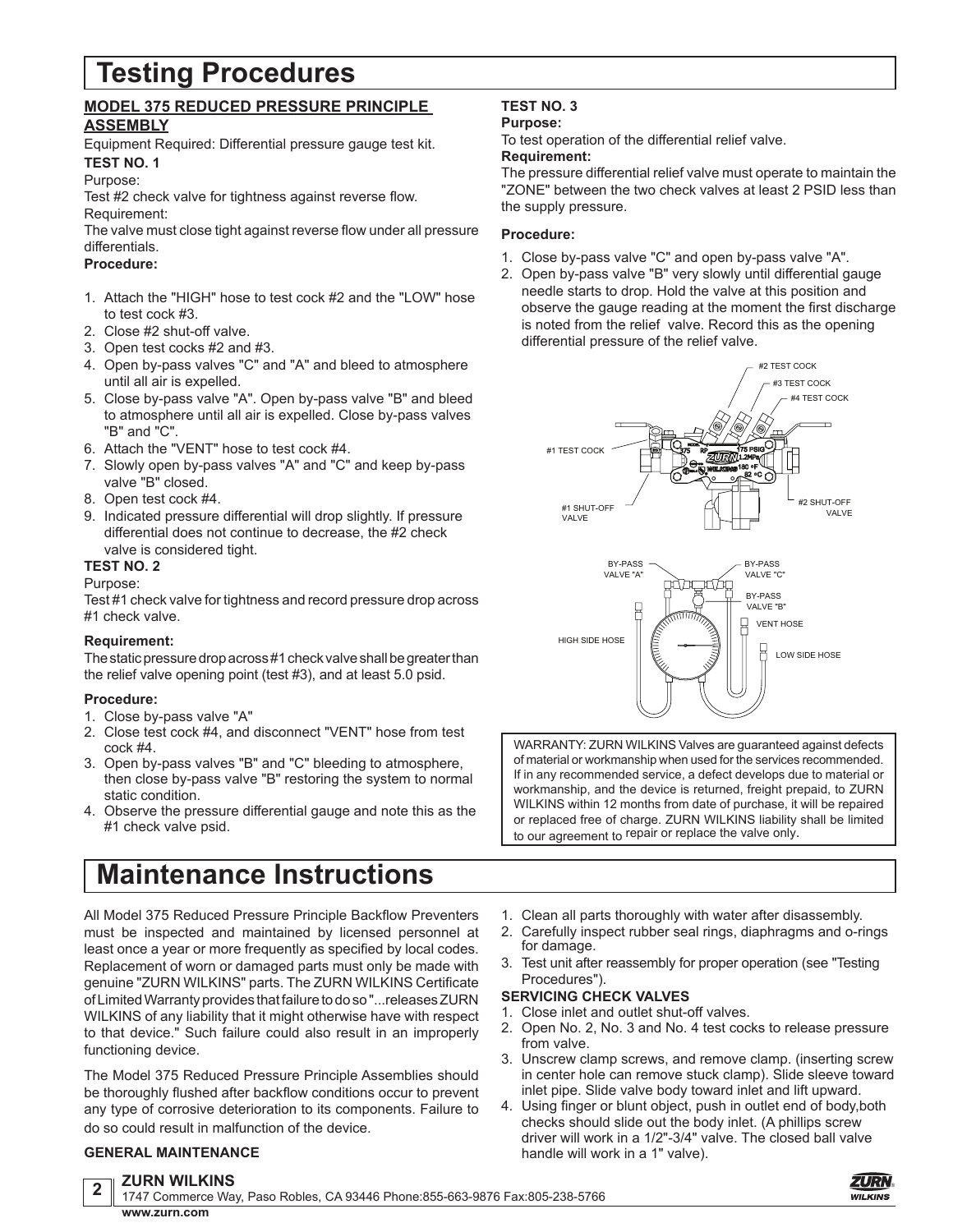# **Maintenance Instructions**

- 5. Twist spring retainers counter-clockwise to remove from seat and access poppets.
- 6. Inspect the rubber seal ring for cuts or embedded debris. To remove seal ring, remove screw and seal ring retainer. If the reverse side of the seal ring is unused, it is possible to invert the seal ring. This would be considered a temporary solution to fixing a fouled check and should be replaced with a new seal ring as soon as possible.
- 7. Inspect seat surface for nicks or dings and replace if necessary. Use fingernail to check for dings. Re-grease seat o-rings.
- 8. Inspect seat o-ring sealing areas in body and wipe clean.
- 9. Reverse the above procedures to reinstall check valve assembly. (Drop #2 check assembly in body. Then drop #1 check assembly in and turn until #1 spring retainer lines up with #2 seat. Then push both assemblies into body.) Care should be taken to make sure the heavy spring is installed in the No. 1 check valve. **Do not overtighten** clamp screws as this can cause leak at the sleeve o-ring.

## **SERVICING RELIEF VALVE**

- 1. Remove relief valve cover screws and cover. Gently pull on diaphragm to remove the cartridge assembly.
- 2. Inspect seal ring for cuts and embedded debris. Turn over or replace if required.
- 3. Disassemble cartridge by unscrewing relief valve retaining screw.
- 4. Inspect diaphragm and o-ring for damage. Replace required parts and apply a light coat of grease to plunger o-ring, and place on plunger.
- 5. Carefully reassemble cartridge assembly.
- 6. Inspect relief valve seat for wear on seating surface. If damaged, replace seat and seat o-ring. (Twist seat and o-ring while inserting to keep it from popping out.

## **Troubleshooting**

- 7. Insert cartridge assembly into relief valve cover.
- 8. Check cover o-ring in groove on body. Clean or replace as necessary.
- 9. Replace relief valve cover and cover screws.
- 10. Place device in service and test per "TESTING PROCEDURES".



When the relief valve discharges intermittently it can be almost always assumed that the device is functioning correctly and that the discharge is caused by systems problem such as inlet pressure fluctuations or water hammer due to quick closing valves.

PROBLEM 1. **SUDDEN OR RAPID SPITTING**

## POSSIBLE CAUSES

1. Drop in inlet pressure. 2. Sudden increase in downstream pressure due to water hammer from quick closing shutoff valve installed downstream.

CORRECTIVE ACTION

A. Install an in-line spring loaded check valve upstream of backflow. (ZURN WILKINS Model 40XL2)

B. Install pressure reducing valve upstream of backflow unit. (ZURN WILKINS Model NR3XL) C. Install in-line spring loaded check valve downstream of backflow as close to source as possible, but not closer than 4 feet. (ZURN WILKINS Model 40XL2)

## **2. LIGHT INTERMITTENT DRIP**

1. Slightly fouled #1 check

A. Clean #1 check and turn check valve seal ring over or replace.

Continuous discharge of the relief valve signifies a failure of some part of the device. To help determine the specific area of failure, close the #2 shutoff valve. If the discharge stops, the #2 check requires service. If the discharge continues, the #1 check requires service.

## 1. **CONTINUOUS DISCHARGE** 1. Fouled #1 check.

- 2. Fouled relief valve seat.
- 3. Fouled #2 check.
	-

A. Clean check valves and turn check valve seal rings over or replace.

B. Clean relief valve seat and turn relief valve seal ring over or replace.

In summation, the amount of discharge is proportional to degree of fouling. Most problems occur in the #1 check which is where debris enters the backflow preventer first.

Proper performance is dependent upon licensed, qualified personnel performing regular, periodic testing according to ZURN WILKINS' specifications and prevailing governmental & industry standards and codes and upon following these installation instructions. Failure to do so releases ZURN WILKINS of any liability that it might otherwise have with respect to that device. Such failure could also result in an improperly functioning device.

### **SPECIFICATIONS** Maximum working water pressure at the 175 PSI<br>Maximum working water temp. The analooff Maximum working water temp. 180°F<br>Hydrostatic 1800 - 1800 PSI Hydrostatic End connections Threaded NPT

ANSI B1.20.1



**<sup>3</sup> ZURN WILKINS** 1747 Commerce Way, Paso Robles, CA 93446 Phone:855-663-9876 Fax:805-238-5766 **www.zurn.com**